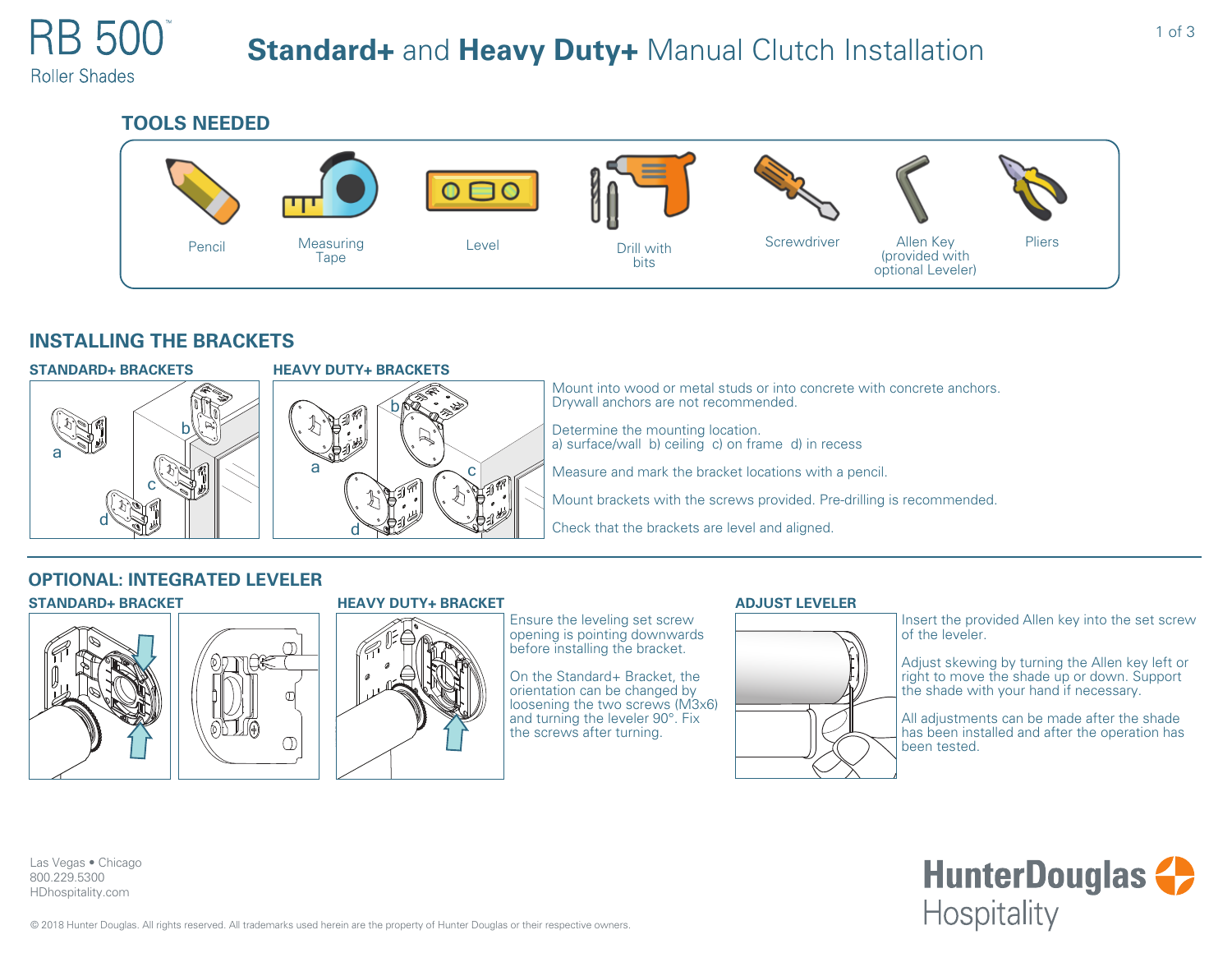**Roller Shades** 

# **SCREW COVER INSTALLATION**

#### **HEAVY DUTY+ BRACKET SCREW COVERS**





### **INSTALLING THE SHADE - Do not remove the tape around the shade until it is fully installed**



# **LOCK THE SHADE**

#### **UNLOCKED**



### **LOCKED**

Rotate the nut on the idle end clockwise until it meets the tube. This locks the shade into position.

## **CHECK SHADE OPERATION**



Remove the tape from the shade.

Make sure the shade operates properly. Pull the front chain down to raise the shade. Pull the back chain down to lower the shade.

Adjust leveler if applicable.

# **BALL STOP INSTALLATION**



#### **SET LOWER LIMIT**

Lower shade to the bottom of the window opening. Place a ball stop over the chain in front of the clutch and secure using pliers.

#### **SET UPPER LIMIT**

Raise shade to the desired height. Place a ball stop over the chain in back of the clutch and secure using pliers.

## **CORD TENSIONER INSTALLATION**



Be sure the cord tensioner is not placed in the path of the bottom rail and fabric.

Unlock the cord tensioner by removing the plug from the screw hole and pushing down.

Hold the cord tensioner firmly in place and check that the bead chain, ball stop, and chain connector can move freely through it. The chain should not be taught.

Mark the screw hole with a pencil. Attach the cord tensioner directly to the wall using a 1½" screw. Use a wall anchor if necessary.

> **HunterDouglas +> Hospitality**

Las Vegas • Chicago 800.229.5300 HDhospitality.com